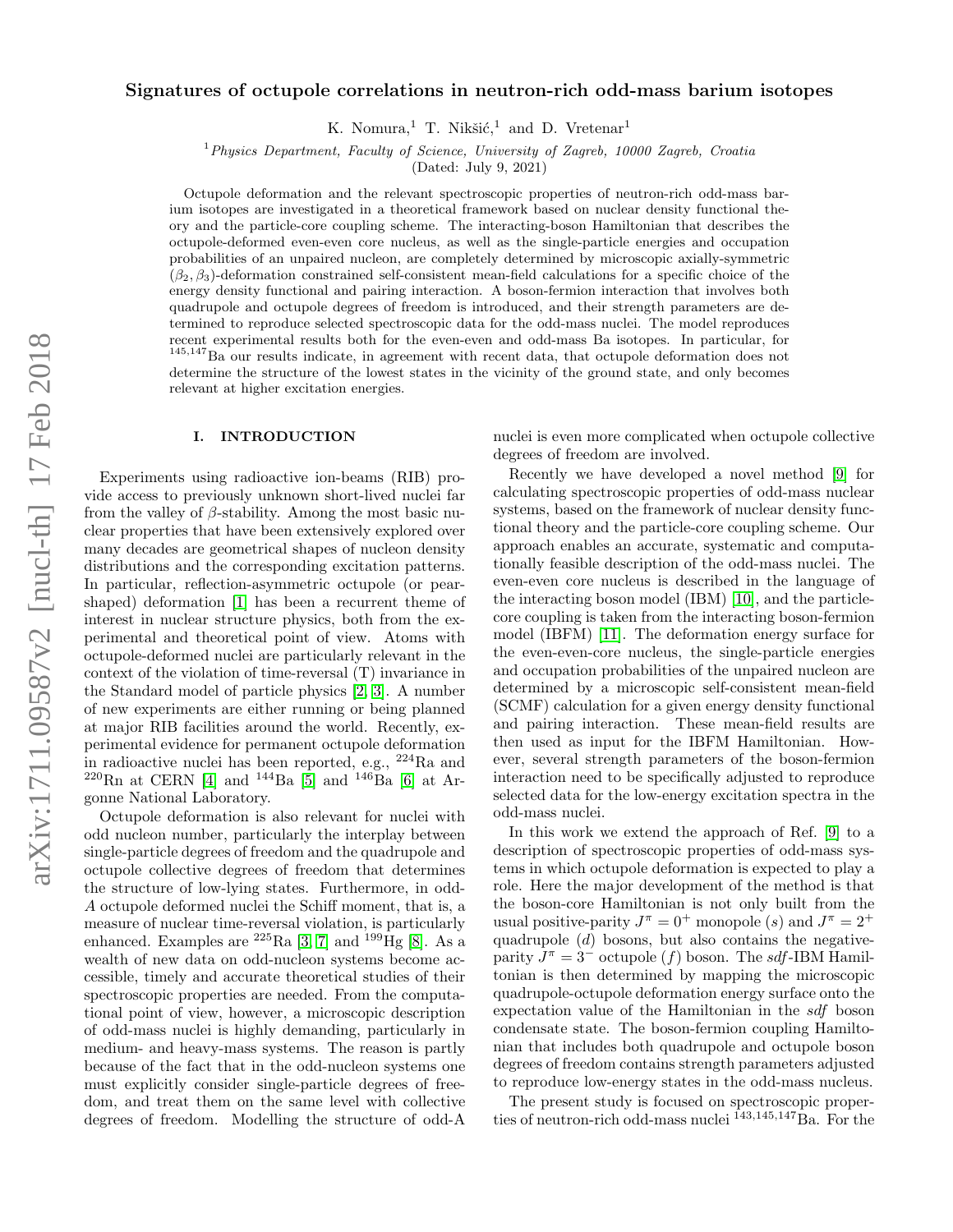nucleus <sup>145</sup>Ba, in particular, recent experiments suggest that there are no signatures of static octupole deformation in the ground- and low-lying states [\[12,](#page-9-11) [13\]](#page-9-12), even though the neighbouring even-even nucleus  $144\text{Ba}$  has long been considered as an example of pronounced octupole correlations [\[14\]](#page-9-13). Spectroscopic data are available in the neighbouring even-even, as well as odd-even Ba isotopes, and this experimental information allows us to constrain the strength parameters for the boson-fermion interaction in an unambiguous manner, even though the sdf-IBFM Hamiltonian contains more parameters than the simpler sd-IBFM.

In Ref. [\[15\]](#page-9-14) the sdf-IBM framework, with the Hamiltonian determined from a  $\beta_2\beta_3$ -constrained SCMF calculation, has already been employed in a systematic study of quadrupole-octupole shape phase transitions in mediumheavy and heavy even-even nuclei [\[16\]](#page-9-15). Therefore, here we can utilize the mapped sdf-IBM Hamiltonian used in [\[16\]](#page-9-15) for the description of the even-even sdf-boson core. It should be emphasized that IBFM calculations with an octupole-deformed boson core have rarely been pursued in the literature. To the best of our knowledge, it is only in the phenomenological studies of Refs. [\[17–](#page-9-16)[19\]](#page-10-0) that octupole bosons were explicitly included in the description of interacting boson-fermion systems.

In Sec. [II](#page-1-0) we outline the method to analyze odd-mass systems with octupole degrees of freedom and briefly discuss the strength parameters of the particle-core coupling. Results for both the SCMF and the mapped sdf-IBM calculations for the even-even nuclei  $142,144,146\text{ Ba}$ are discussed in Sec. [III.](#page-3-0) In Sec. [IV](#page-5-0) we present results for the odd-mass nuclei  $^{143,145,147}$ Ba, including the systematics of low-energy positive- and negative-parity yrast states and detailed low-energy level schemes, as well as E2 and E3 transition rates in each odd-mass nucleus. A particular emphasis is put on the effect of octupole deformation in the low-lying states of odd-mass Ba nuclei. Finally, a short summary and outlook for future studies are included in Sec. [V.](#page-8-0)

### <span id="page-1-0"></span>II. THE MODEL

The starting point of the present analysis is to perform, for each even-even Ba nucleus, a self-consistent meanfield (SCMF) axially-symmetric  $(\beta_2, \beta_3)$  calculation with constraints on the mass quadrupole  $Q_{20}$  and octupole  $Q_{30}$  moments. The dimensionless shape variables  $\beta_{\lambda}$  $(\lambda = 2, 3)$  are associated with the multipole moments  $Q_{\lambda 0}$ :

$$
\beta_{\lambda} = \frac{4\pi}{3AR^{\lambda}} Q_{\lambda 0} \tag{1}
$$

with  $R = 1.2A^{1/3}$  fm. The relativistic Hartree-Bogoliubov model [\[20\]](#page-10-1) is used to calculate the  $(\beta_2, \beta_3)$ deformation energy surface, single-particle energies and particle occupation numbers, using the DD-PC1 functional [\[21\]](#page-10-2) in the particle-hole channel, and a separable

pairing force of finite range [\[22\]](#page-10-3) in the particle-particle channel. These quantities are subsequently used as microscopic input for the phenomenological IBFM Hamiltonian.

The IBFM Hamiltonian that describes the odd-mass system is composed of the boson-core Hamiltonian  $H_B$ , the fermion Hamiltonian  $\hat{H}_F$ , and the Hamiltonian  $\hat{H}_{BF}$ that couples the boson and fermion degrees of freedom:

$$
\hat{H}_{\text{IBFM}} = \hat{H}_B + \hat{H}_F + \hat{H}_{BF} \tag{2}
$$

The sdf-IBM Hamiltonian  $\hat{H}_B$  of the quadrupole- as well as octupole-deformed even-even boson core nucleus reads:

<span id="page-1-1"></span>
$$
\hat{H}_B = \epsilon_d \hat{n}_d + \epsilon_f \hat{n}_f + \kappa_2 \hat{Q} \cdot \hat{Q} + \alpha \hat{L}_d \cdot \hat{L}_d + \kappa_3 : \hat{V}_3^{\dagger} \cdot \hat{V}_{\delta}^{\dagger} 3
$$

This form of the boson Hamiltonian has already been employed in Ref. [\[16\]](#page-9-15), and it can be derived by projecting a fully-symmetric state in the proton-neutron sdf IBM-2 space onto the corresponding IBM-1 state [\[23\]](#page-10-4). The first and second terms in Eq. [\(3\)](#page-1-1) are the d and f boson number operators, while the third term in the same equation is the quadrupole-quadrupole interaction with the quadrupole operator

<span id="page-1-2"></span>
$$
\hat{Q} = s^{\dagger} \tilde{d} + d^{\dagger} \tilde{s} + \chi_{dd} [d^{\dagger} \times \tilde{d}]^{(2)} + \chi_{ff} [f^{\dagger} \times \tilde{f}]^{(2)}.
$$
 (4)

The fourth term in Eq. [\(3\)](#page-1-1) denotes the rotational term with the angular momentum operator  $\hat{L}_d = \sqrt{10} \left[d^{\dagger} \times \right]$  $\tilde{d}^{(1)}$  and, finally, the last term is the octupole-octupole interaction written in the normal-ordered form with  $\hat{V}_3^{\dagger}$ given by

$$
\hat{V}_3^{\dagger} = s^{\dagger} \tilde{f} + \chi_{df} [d^{\dagger} \times \tilde{f}]^{(3)}.
$$
\n(5)

The parameters of the *sdf* IBM Hamiltonian ( $\epsilon_d$ ,  $\epsilon_f$ ,  $\kappa_2$ ,  $\chi_{dd}$ ,  $\chi_{ff}$ ,  $\kappa_3$  and  $\chi_{df}$ ) are obtained, for each considered nucleus, by equating the SCMF  $(\beta_2, \beta_3)$  deformation energy surface to the expectation value of the sdf IBM Hamiltonian of Eq.  $(3)$  in the *sdf*-boson coherent state [\[24\]](#page-10-5). Since the  $\hat{L} \cdot \hat{L}$  term does not contribute to the energy surface, the parameter  $\alpha$  is determined separately in such a way that the cranking moment of inertia obtained in the boson coherent state [\[25\]](#page-10-6) at the equilibrium minimum, is equated to the corresponding Inglis-Belyaev moment of inertia obtained from the SCMF calculation [\[26\]](#page-10-7). Here the latter is increased by 30%, taking into account the well known fact that the Inglis-Belyaev formula underestimates the empirical moments of inertia. The sdf IBM parameters used in this study are listed in Table [I.](#page-2-0) Almost the same values of the boson-core parameters are chosen as those in Ref. [\[16\]](#page-9-15), except for the strength parameter  $\alpha$ . For a more detailed account of the mapping procedure in the sdf IBM framework, the reader is referred to Refs. [\[15,](#page-9-14) [16\]](#page-9-15).

Since here only states with one unpaired fermion are considered for the description of the low-energy structure of the odd-even system, the single-particle Hamiltonian is simply given by  $\hat{H}_F = \sum_j \epsilon_j [a_j^{\dagger} \tilde{a}_j]^{(0)}$ , with  $\epsilon_j$  the spherical single-particle energy for the orbital  $j$ . The energies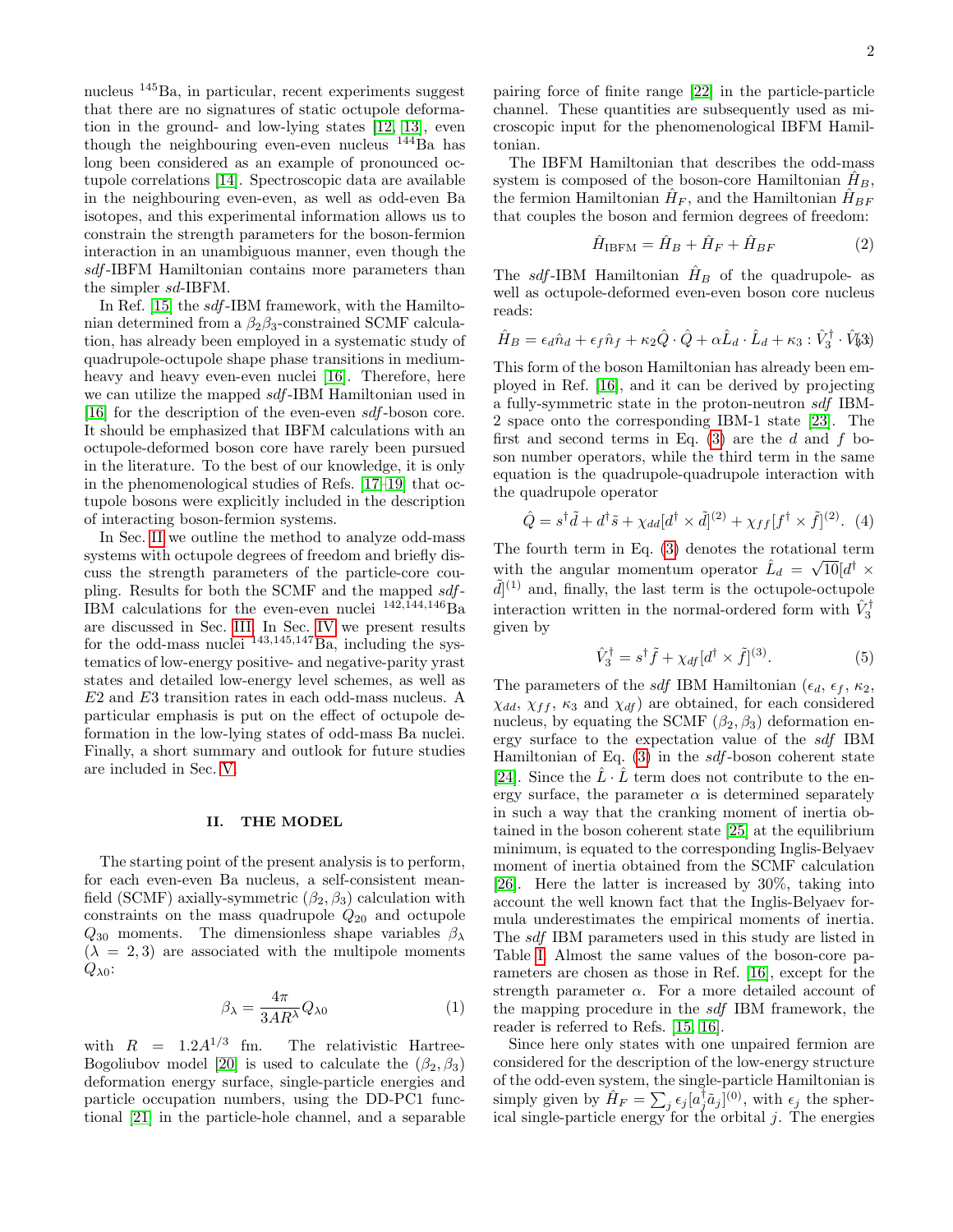are determined by the SCMF calculation constrained to zero deformation [\[9\]](#page-9-8) and, together with the corresponding occupation probabilities, are listed in Table [II.](#page-2-1) The fermion valence space for the nuclei  $^{143,145,147}$ Ba includes all single-particle levels in the neutron  $N = 82 - 126$  major shell, that is,  $3p_{1/2}$ ,  $3p_{3/2}$ ,  $1f_{5/2}$ ,  $1f_{7/2}$ ,  $1h_{9/2}$  and  $1i_{13/2}$ .

The boson-fermion interaction term  $\hat{H}_{BF}$  consists of terms that represent the coupling of the odd neutron to the sd-boson space  $\hat{H}^{sd}_{BF}$ , to the f boson space  $\hat{H}^f_{BF}$ , and to the combined *sdf*-boson space  $\hat{H}_{BF}^{sdf}$ :

<span id="page-2-2"></span>
$$
\hat{H}_{BF} = \hat{H}_{BF}^{sd} + \hat{H}_{BF}^{f} + \hat{H}_{BF}^{sdf}.
$$
\n(6)

The first term in Eq. [\(6\)](#page-2-2) reads:

<span id="page-2-3"></span>
$$
\hat{H}_{BF}^{sd} = \sum_{j_a j_b} \Gamma_{j_a j_b}^{sd} \hat{Q}_{sd} \cdot [a_{j_a}^{\dagger} \times \tilde{a}_{j_b}]^{(2)} \n+ \sum_{j_a j_b j_c} \Lambda_{j_a j_b j_c}^{dd} : [[a_{j_a}^{\dagger} \times \tilde{d}]^{(j_c)} \times [d^{\dagger} \times \tilde{a}_{j_b}]^{(j_c)}]^{(0)} : \n+ \sum_{j_a} A_{j_a}^d [a_{j_a}^{\dagger} \times \tilde{a}_{j_a}]^{(0)} \hat{n}_d,
$$
\n(7)

where the first, second and third terms are referred to as (quadrupole) dynamical, exchange and monopole terms, respectively [\[11,](#page-9-10) [27\]](#page-10-8).  $\hat{Q}_{sd}$  is the sd part of the quadrupole operator in Eq. [\(4\)](#page-1-2). In the following, single-particle orbitals are denoted by  $j_a, j_b, j_c, \ldots$ , while primed ones, such as  $j'_a, j'_b, j'_c \dots$ , stand for those with opposite parity, unless otherwise specified. In a similar fashion, the following Hamiltonian is employed for the f-boson part:

$$
\hat{H}_{BF}^{f} = \sum_{j_a j_b} \Gamma_{j_a j_b}^{f f} \hat{Q}_{f f} \cdot [a_{j_a}^{\dagger} \times \tilde{a}_{j_b}]^{(2)} \n+ \sum_{j_a j_b j'_c} \Lambda_{j_a j_b j'_c}^{f f} : [[a_{j_a}^{\dagger} \times \tilde{f}]^{(j'_c)} \times [f^{\dagger} \times \tilde{a}_{j_b}]^{(j'_c)}]^{(0)} : \n+ \sum_{j_a} A_{j_a}^{f} [a_{j_a}^{+} \times \tilde{a}_{j_a}]^{(0)} \hat{n}_f,
$$
\n(8)

where  $\hat{Q}_{ff} = \chi_{ff} [f^{\dagger} \times \tilde{f}]^{(2)}$ , that is, the third term of the quadrupole operator in Eq. [\(4\)](#page-1-2). Finally,  $\hat{H}_{BF}^{sdf}$  in Eq. [\(6\)](#page-2-2)

<span id="page-2-0"></span>TABLE I. The parameters of the *sdf* IBM Hamiltonian.  $\epsilon_d$ ,  $\epsilon_f$ ,  $\kappa_2$ ,  $\kappa_3$  and  $\alpha$  are in units of MeV, and the others are dimensionless.

| $\epsilon_d$ | $\epsilon_f$ |  | $\kappa_2$ $\chi_{dd}$ $\chi_{ff}$ $\alpha$                  | $\kappa_3$ | Xdf |
|--------------|--------------|--|--------------------------------------------------------------|------------|-----|
|              |              |  | $^{142}$ Ba 0.412 0.958 -0.100 -1.2 -1.90 -0.0030 0.030 -0.8 |            |     |
|              |              |  | $^{144}$ Ba 0.433 0.710 -0.098 -1.3 -2.70 -0.0199 0.048 -1.5 |            |     |
|              |              |  | $^{146}$ Ba 0.202 0.729 -0.098 -1.2 -2.75 -0.0105 0.045 -1.5 |            |     |

<span id="page-2-1"></span>TABLE II. Single-particle energies  $\epsilon_i$  and occupation probabilities  $v_j^2$  of the odd neutron for the odd-mass isotopes  $143,145,147$  $\mathrm{Ba}$ .

|             | $^{143}$ Ba  |               | 145a         |               | $^{147}$ Ba  |                 |
|-------------|--------------|---------------|--------------|---------------|--------------|-----------------|
|             | $\epsilon_i$ | $v_{\bar{i}}$ | $\epsilon_i$ | $v_{\bar{i}}$ | $\epsilon_i$ | $v_{\tilde{i}}$ |
| $3p_{1/2}$  | 3.374        | 0.012         | 3.421        | 0.018         | 3.461        | 0.023           |
| $3p_{3/2}$  | 2.732        | 0.017         | 2.797        | 0.024         | 2.856        | 0.033           |
| $2f_{5/2}$  | 2.464        | 0.032         | 2.537        | 0.045         | 2.605        | 0.059           |
| $2f_{7/2}$  | 0.443        | 0.173         | 0.552        | 0.243         | 0.652        | 0.319           |
| $1h_{9/2}$  | 0.000        | 0.319         | 0.000        | 0.441         | 0.000        | 0.556           |
| $1i_{13/2}$ | 3.333        | 0.020         | 3.378        | 0.028         | 3.417        | 0.036           |

reads:

$$
\hat{H}_{BF}^{sdf} = \sum_{j_a j'_b} \Gamma_{j_a j'_b}^{sf} \hat{V}_3^{\dagger} \cdot [a_{j_a}^{\dagger} \times \tilde{a}_{j'_b}]^{(3)} \n+ \sum_{j_a j'_b j_c} \Lambda_{j_a j'_b j_c}^{df} : [[a_{j_a}^{\dagger} \times \tilde{d}]^{(j_c)} \times [f^{\dagger} \times \tilde{a}_{j'_b}]^{(j_c)}]^{(0)} : \n+ (H.C.),
$$
\n(9)

where the first term denotes the dynamical octupole term.

It has been shown in Ref. [\[27\]](#page-10-8) that, within the generalized seniority scheme, simple expressions in terms of occupation probabilities of the unpaired fermion can be derived for the coefficients of each term in  $\hat{H}^{sd}_{BF}$  in Eq. [\(7\)](#page-2-3):

<span id="page-2-4"></span>
$$
A_j^d = -A_0^d \sqrt{2j+1}
$$
  
\n
$$
\Gamma_{j_a j_b}^{sd} = \Gamma_0^{sd} \gamma_{j_a j_b}^{(2)}
$$
  
\n
$$
\Lambda_{j_a j_b j_c}^{dd} = -2\Lambda_0^{dd} \sqrt{\frac{5}{2j_c+1}} \beta_{j_a j_c}^{(2)} \beta_{j_b j_c}^{(2)}.
$$
 (10)

Here we include the f-boson degree of freedom, and obtain similar expressions for the boson-fermion coupling constants in  $\hat{H}_{BF}^f$  and  $\hat{H}_{BF}^{sdf}$ . For the f-boson part:

$$
A_j^f = -A_0^f \sqrt{2j+1}
$$
  
\n
$$
\Gamma_{j_a j_b}^{f f} = \Gamma_0^{f f} \gamma_{j_a j_b}^{(2)}
$$
  
\n
$$
\Lambda_{j_a j_b j_c'}^{f f} = -2\Lambda_0^{f f} \sqrt{\frac{7}{2j_c' + 1}} \beta_{j_a j_c'}^{(3)} \beta_{j_b j_c'}^{(3)}
$$
\n(11)

and for the sdf-boson terms:

<span id="page-2-5"></span>
$$
\Gamma_{j_a j'_b}^{sf} = \Gamma_0^{sf} \gamma_{j_a j'_b}^{(3)}
$$
  
\n
$$
\Lambda_{j_a j'_b j_c}^{df} = -2\Lambda_0^{df} \sqrt{\frac{7}{2j_c + 1}} \beta_{j_a j_c}^{(2)} \beta_{j'_b j_c}^{(3)}.
$$
\n(12)

Note that  $\gamma_{ij}^{(\lambda)} = (u_i u_j - v_i v_j) q_{ij}^{(\lambda)}$  and  $\beta_{ij}^{(\lambda)} = (u_i v_j +$  $u_jv_i)q_{ij}^{(\lambda)}$ , where  $q_{ij}^{(\lambda)}$  represents the matrix element of fermion quadrupole  $(\lambda = 2)$  or octupole  $(\lambda = 3)$  operators in the single-particle basis.

By following the procedure of Ref. [\[9\]](#page-9-8), the occupation probabilities  $v_j^2$  of the odd particle in the spherical orbital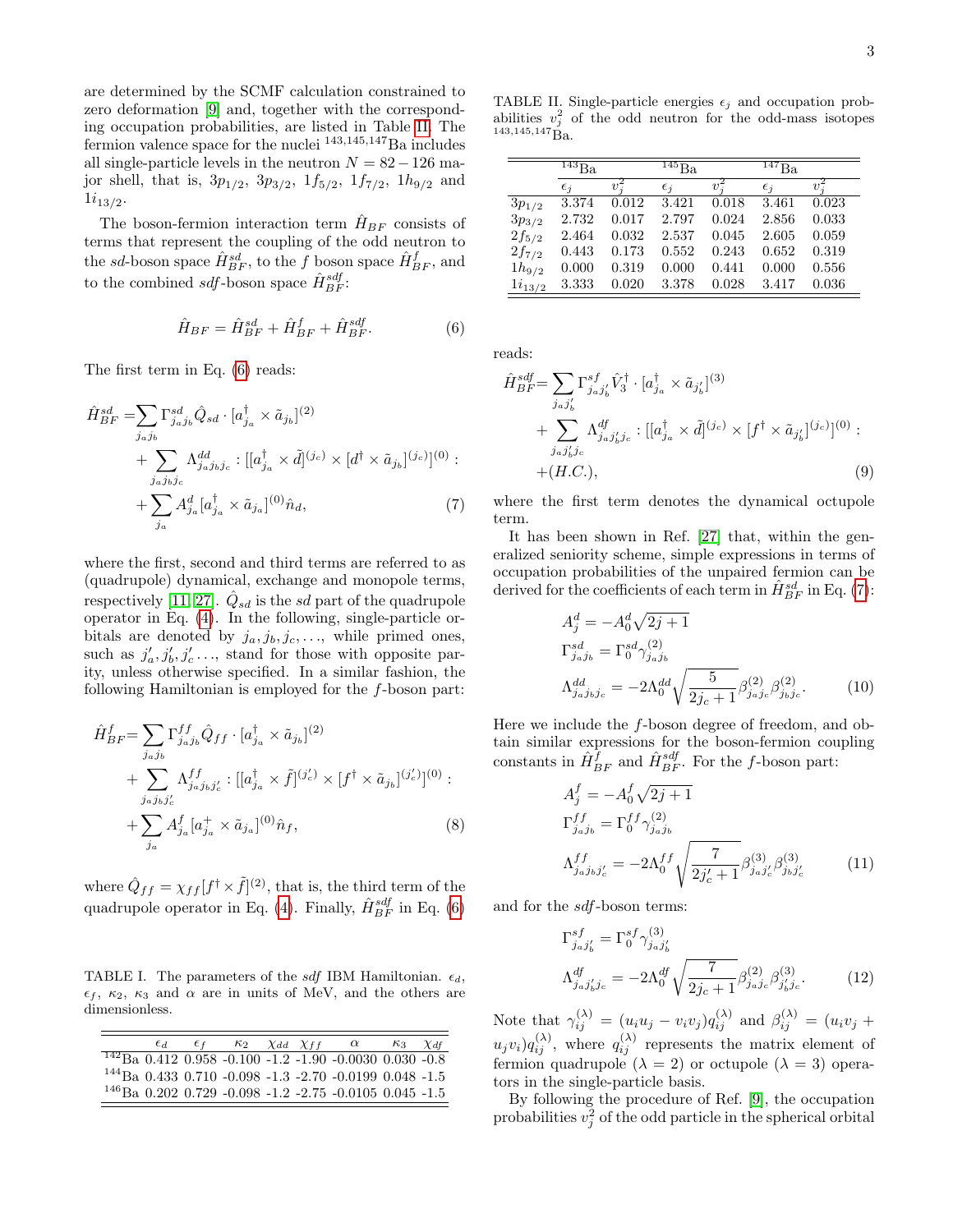j, which appear in Eqs.  $(10)$ – $(12)$ , are determined by the SCMF calculation constrained to zero deformation. The  $v_j^2$  values used in the present study for the odd-mass nuclei <sup>143</sup>,145,147Ba are listed in Table [II.](#page-2-1)

There are altogether fourteen strength parameters for the boson-fermion interaction that have to be adjusted to the spectroscopic data for the odd-mass Ba isotopes: six  $(\Gamma_0^{sd}, \Gamma_0^{ff}, \Lambda_0^{dd}, \Lambda_0^{ff}, A_0^d$  and  $A_0^f)$  for each of the normal-parity  $3p_{1/2,3/2}2f_{5/2,7/2}1h_{9/2}$  and the uniqueparity  $1i_{13/2}$  single-particle configurations, and two additional parameters  $\Gamma_0^{sf}$  and  $\Lambda_0^{df}$ . Among the considered odd-mass Ba isotopes, more experimental information about low-lying states is available for  $145Ba$  [\[13\]](#page-9-12). Thus our strategy is to first determine the parameters to reproduce several key features of low-energy spectroscopic data for <sup>145</sup>Ba. Then, under the assumption that the parameters change gradually with nucleon number, we determine the parameters for the neighbouring isotopes <sup>143</sup>Ba and <sup>147</sup>Ba. Experiments have suggested that the ground state of <sup>145</sup>Ba is mostly characterized by quadrupole deformation, and there is no strong coupling with the octupole shape variable [\[13\]](#page-9-12). A similar scenario has been suggested for  $\frac{143,147}{Ba}$  [\[13\]](#page-9-12) and, therefore, we determine the strength parameters for the quadrupole and octupole modes separately. The fitting protocol for  $145Ba$  is as follows:

- 1. The strength parameters for the quadrupole part  $\hat{H}^{sd}_{BF}$  ( $\Gamma_0^{sd}$ ,  $\Lambda_0^{dd}$  and  $A_0^d$ ) are determined to reproduce (i) the excitation spectra of the lowest band for each parity as well as (ii) the energy difference between the lowest states of each parity:  $E(5/2<sub>1</sub><sup>-1</sup>)$  $_{1}^{-}$ ) for negative parity, and  $E(9/2<sub>1</sub><sup>+</sup>)$  for positive parity.
- 2. The strength parameters for the *f*-boson part  $\hat{H}_{BF}^f$  $(\Gamma_0^{ff}, \Lambda_0^{ff} \text{ and } A_0^f)$  are specifically relevant to those states that are built on f-boson configurations. They are determined to reproduce the excitation spectra of (i) the  $11/2^+$  level at 670 keV (bandhead of the second-lowest positive-parity band) for the normal-parity  $pfh$  configuration, as well as (ii) the  $15/2$ <sup>-</sup> level at 1226 keV for the unique-parity  $1i_{13/2}$  configuration, both suggested as candidates for octupole states in Ref. [\[13\]](#page-9-12).
- 3. The term  $\hat{H}_{BF}^{sdf}$  is expected to play a minor role in low-lying states of the considered odd-mass Ba nuclei and, consequently, their strength parameters  $\Gamma_0^{sf}$  and  $\Lambda_0^{df}$  are included only perturbatively. In the present study, a constant value is chosen for the former, while the latter is neglected as it makes little contribution to low-energy excitation spectra.

The adjusted strength parameters for the <sup>143</sup>,145,<sup>147</sup>Ba nuclei are listed in Table [III.](#page-3-1) Most of the parameters exhibit only a gradual variation with nucleon number. The corresponding sdf-IBFM Hamiltonian has been numerically diagonalized by using the computer code ARB-MODEL [\[28\]](#page-10-9).

<span id="page-3-1"></span>TABLE III. Strength parameters of the boson-fermion interaction  $\hat{H}_{BF}$  in Eq. [\(6\)](#page-2-2) employed in the present calculation for the <sup>143</sup>,145,<sup>147</sup>Ba nuclei (in MeV units). The numbers in the upper (lower) row in each nucleus correspond to the uniqueparity (normal-parity) single-particle configurations.

|  | $\Gamma_0^{sd}$ $\Gamma_0^{ff}$ $\Lambda_0^{sd}$ $\Lambda_0^{ff}$                                                                                                                                                                                                                                                 |  | $A_0^d$ $A_0^f$ $\Gamma_0^{sf}$ $\Lambda_0^{df}$ |  |
|--|-------------------------------------------------------------------------------------------------------------------------------------------------------------------------------------------------------------------------------------------------------------------------------------------------------------------|--|--------------------------------------------------|--|
|  | $\stackrel{143}{\text{Ba}}\stackrel{1.40}{\text{Ba}}\,\stackrel{1.20}{\text{Bb}}\,\stackrel{1.20}{\text{Bb}}\,\stackrel{1.0}{\text{Bb}}\,\stackrel{0.0}{\text{Bb}}\,\stackrel{-0.75}{\text{Bb}}\,\stackrel{-0.75}{\text{Bb}}\,\stackrel{-0.75}{\text{Bb}}\,\stackrel{0.75}{\text{Bb}}\,\stackrel{0.0}{\text{Bb}}$ |  |                                                  |  |
|  | $\mathrm{^{145}Ba} \begin{array}{cccccc} 1.40 & 1.20 & 1.0 & 0.0 & -0.80 & 0.0 \\ 0.40 & 0.13 & 1.0 & 0.30 & -1.0 & -0.15 & 0.75 & 0.0 \end{array}$                                                                                                                                                               |  |                                                  |  |
|  | $\mathrm{^{147}Ba} \begin{array}{cccccc} 1.40 & 1.20 & 1.0 & 0.0 & -0.85 & 0.0 \\ 0.45 & 0.15 & 0.60 & 0.60 & -1.0 & -0.30 & 0.75 & 0.0 \end{array}$                                                                                                                                                              |  |                                                  |  |

Electromagnetic transition probabilities analyzed in the present work are the electric quadrupole (E2) and octupole (E3). The  $E\lambda$  ( $\lambda = 2, 3$ ) operator is composed of both the boson and fermion contributions:

$$
\hat{T}^{(E\lambda)} = \hat{T}_B^{(E\lambda)} + \hat{T}_F^{(E\lambda)}.
$$
\n(13)

For the E2 operator, the bosonic part reads  $\hat{T}_B^{(E2)}$  =  $e_B^{(2)}\hat{Q}$ , with the quadrupole operator  $\hat{Q}$  defined in Eq. [\(4\)](#page-1-2), and the fermion E2 operator

$$
\hat{T}_F^{(E2)} = -e_F^{(2)} \sum_{j_a j_b} \frac{1}{\sqrt{5}} \gamma_{j_a,j_b}^{(2)} [a_{j_a}^\dagger \times \tilde{a}_{j_b}]^{(2)}.
$$
 (14)

 $e^{(2)}_B$  and  $e^{(2)}_F$  $\binom{2}{F}$  denote bosonic and fermion E2 effective charges, respectively, and the values  $e_B^{(2)} = 0.1108 e_b$  and  $e_F^{(2)} = 0.5 e b$  are used for all the considered Ba isotopes.  $e_B^{(2)}$  has been determined to reproduce the experimental value [\[5\]](#page-9-4) of the  $B(E_2; 2^+_1 \rightarrow 0^+_1)$  transition rate in the even-even nucleus <sup>144</sup>Ba. Similarly, for the E3 transition operator, the bosonic part reads  $\hat{T}^{(E3)} = e_B^{(3)}(\hat{V}_3^{\dagger} + \hat{V}_3)$ , and the fermion part can be written, in analogy to the quadrupole one, as

$$
\hat{T}_F^{(E3)} = -e_F^{(3)} \sum_{j_a j'_b} \frac{1}{\sqrt{7}} \gamma_{j_a, j'_b}^{(3)} [a_{j_a}^\dagger \times \tilde{a}_{j'_b}]^{(3)}.
$$
 (15)

The E3 boson effective charge of  $e_B^{(3)} = 0.09 e^{3/2}$  is taken from our previous calculation of the same even-even Ba nuclei [\[16\]](#page-9-15), while the E3 fermion charge of  $e_F^{(3)} = 0.5 e b^{3/2}$ is employed in the present calculation.

## <span id="page-3-0"></span>III. RESULTS FOR THE EVEN-EVEN BA ISOTOPES

We first briefly discuss the results obtained for the even-even nuclei  $^{142,144,146}$ Ba. Figure [1](#page-4-0) depicts the axially-symmetric  $(\beta_2, \beta_3)$  deformation energy surfaces calculated with the constrained relativistic Hartree-Bogoliubov method. For  $142Ba$  the equilibrium minimum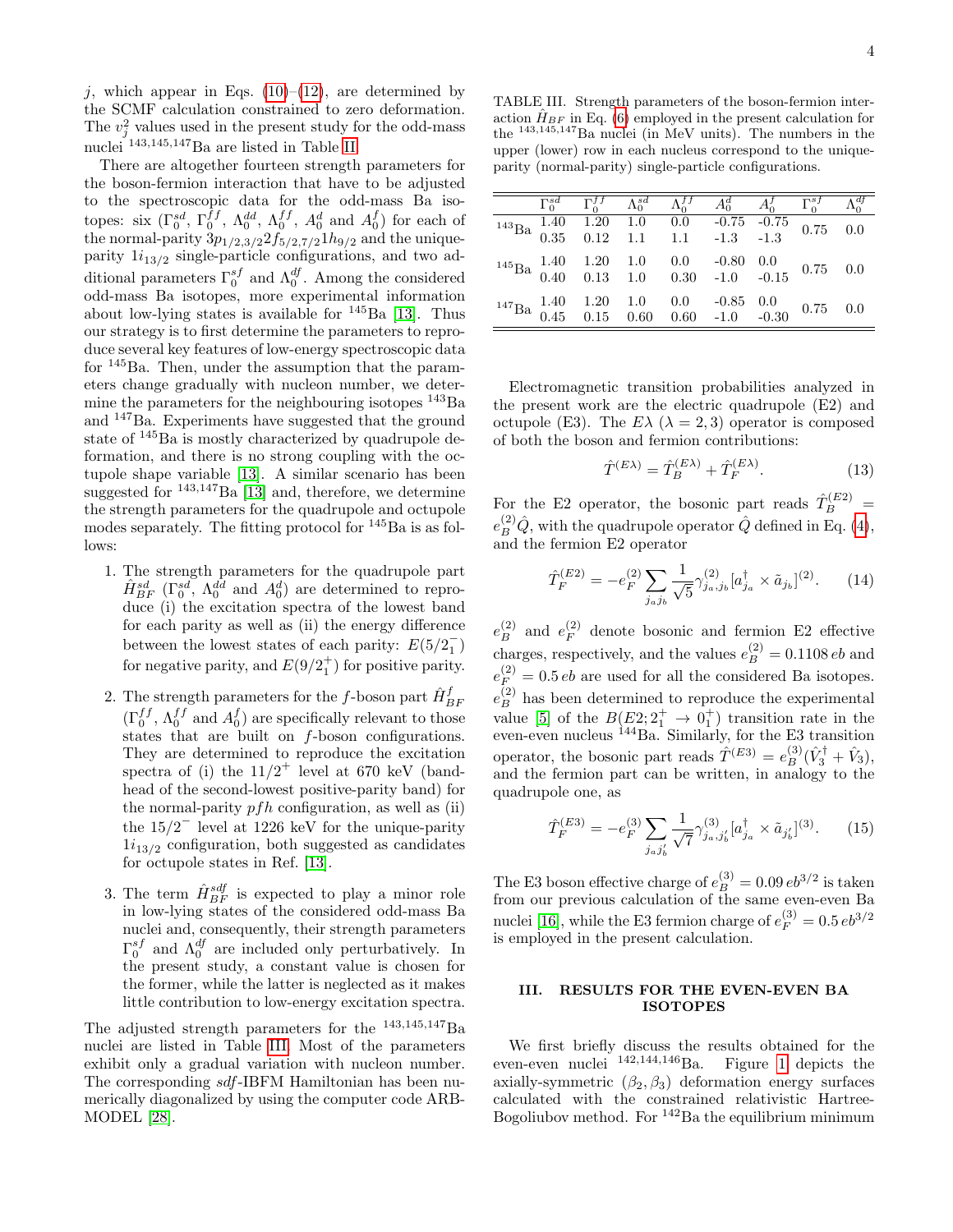

<span id="page-4-0"></span>FIG. 1. (Color online) The SCMF  $(\beta_2, \beta_3)$  deformation energy surfaces for  $^{142,144,146}$ Ba, obtained with the DD-PC1 nuclear functional [\[21\]](#page-10-2) and a separable pairing force of finite range [\[22\]](#page-10-3). The energy difference between neighbouring contours is 200 keV. Equilibrium minima are identified by open circles.

is found on the  $\beta_3 = 0$  axis, indicating that it has a weakly-deformed quadrupole shape. In <sup>144,146</sup>Ba a minimum with non-zero  $\beta_3$  deformation ( $\beta \approx 0.1$ ) appears. The minimum is not very pronounced and is rather soft in the  $\beta_3$  direction, suggesting the occurrence of octupole vibrational states in these nuclei.

The excitation spectra and transition rates for <sup>142</sup>,144,<sup>146</sup>Ba are computed by diagonalizing the IBM Hamiltonian Eq. [\(3\)](#page-1-1), determined from the SCMF  $(\beta_2, \beta_3)$ deformation energy surface, in the sdf-boson basis. The low-energy level schemes for the  $^{142,144,146}$ Ba isotopes are displayed in Fig. [2.](#page-4-1) In general, the theoretical predictions are in good agreement with the experimental results [\[5,](#page-9-4) [6,](#page-9-5) [29\]](#page-10-10), not only for the excitation energies but also for the  $E2$  and  $E3$  transition strengths. In the transition from <sup>142</sup>Ba <sup>144</sup>Ba nucleus, in particular, we note the pronounced lowering of the the negative-parity band (cf. the corresponding SCMF deformation energy sur-face in Fig. [1\)](#page-4-0). A rather large value  $B(E3; 3^- \rightarrow 0^+)$  is predicted for all three even-even Ba nuclei, but still considerably smaller than the experimental values reported for  $^{144,146}$ Ba [\[5,](#page-9-4) [6\]](#page-9-5). Note, however, the large uncertainty of the latter.



<span id="page-4-1"></span>FIG. 2. (Color online) Low-energy positive- and negativeparity spectra of the even-even boson core nuclei  $^{142,144,\overline{1}46}\text{Ba}$ . The  $B(E2)$  (numbers along arrows within each band) and  $B(E3)$  (inter-band, dashed arrows) values are given in Weisskopf units. Experimental values are taken from Ref. [\[29\]](#page-10-10)  $(142Ba)$ , Ref. [\[5\]](#page-9-4)  $(144Ba)$  and Ref. [\[6\]](#page-9-5)  $(146Ba)$ .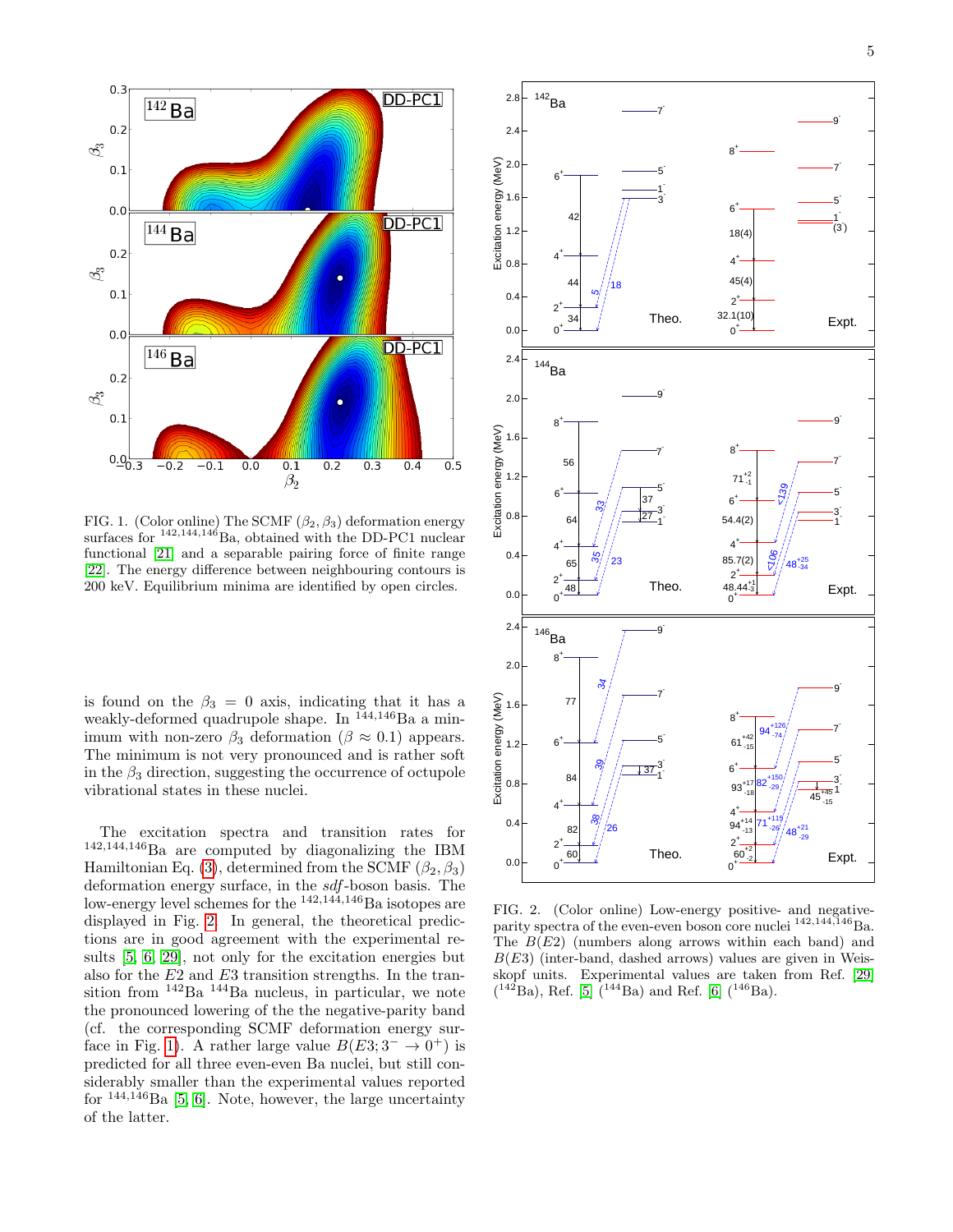

<span id="page-5-1"></span>FIG. 3. (Color online) Evolution of low-energy negativeparity levels of the odd-mass Ba isotopes as functions of the neutron number. Experimental excitation energies are taken from Refs. [\[12,](#page-9-11) [13,](#page-9-12) [30\]](#page-10-11).

### <span id="page-5-0"></span>IV. SPECTROSCOPIC PROPERTIES OF ODD-MASS BA ISOTOPES

### A. Evolution of low-energy excitation spectra

In Figs. [3](#page-5-1) and [4](#page-5-2) the lowest-energy negative- and positive-parity states for for each spin of <sup>143</sup>,145,147Ba are plotted as functions of the neutron number, respectively. Note that the spin and parity of the lowest  $3/2$ <sup> $-$ </sup> state for <sup>143</sup>Ba, the  $3/2^-$ ,  $11/2^+$ ,  $15/2^+$ ,  $19/2^+$  states for <sup>145</sup>Ba, and the  $3/2^-$ ,  $11/2^-$ ,  $15/2^-$ ,  $11/2^+$ ,  $15/2^+$  and  $19/2^+$ states have been assigned tentatively [\[12,](#page-9-11) [13,](#page-9-12) [29,](#page-10-10) [30\]](#page-10-11). The excitation spectra obtained by the diagonalization of the sdf-IBFM Hamiltonian reproduce the trend of the data, even though very little variation has been allowed for most of the strength parameters for the boson-fermion interaction (Table [III\)](#page-3-1). In <sup>147</sup>Ba, however, experimentally the spin of the ground state is  $J^{\pi} = 5/2^{-}$  [\[30\]](#page-10-11), whereas in the present calculation it is  $J^{\pi} = 3/2^{-}$ . This state could be among the lowest in the data on <sup>147</sup>Ba. A signature of shape transition is a rather rapid decrease of the  $9/2^+$ ,  $13/2^+$  and  $17/2^+$  energy levels from <sup>143</sup>Ba to <sup>145</sup>Ba, and somewhat less steep from  $145Ba$  to  $147Ba$ . The empirical trend is nicely reproduced by the calculation, and this correlates with the fact that, in the even-even systems, the non-zero octupole equilibrium deformation  $\beta_3$ 



<span id="page-5-2"></span>FIG. 4. (Color online) Same as Fig. [3,](#page-5-1) but for the positiveparity levels.

appears in the SCMF energy surface for  $^{144}$ Ba (Fig. [1\)](#page-4-0). There are no distinct irregularities in the excitation spectra shown in Figs. [3](#page-5-1) and [4.](#page-5-2)

#### B. Detailed comparison of level schemes

Figures [5–](#page-6-0)[7](#page-7-0) display detailed comparisons between theoretical and experimental positive-parity and negative-parity low-lying bands in the odd-mass nuclei <sup>143</sup>,145,147Ba. In organizing the theoretical level schemes, states are classified into bands according to the dominant E2 decay rates and the similarity in the composition of their IBFM wave functions. The labels in parentheses denote states that are assigned only tentatively in experiment. Also, only experimental states that are classified into bands are plotted in Figs. [5–](#page-6-0)[7.](#page-7-0) Some experimental states that do not belong to these bands, for instance the  $3/2_1^ \frac{1}{1}$  and  $7/2$ <sub>1</sub><sup>-</sup>  $\frac{1}{1}$  states for <sup>143</sup>Ba, are not included in Fig. [5,](#page-6-0) even though they are plotted in Fig. [3.](#page-5-1) In Tables [V](#page-6-1)[–IX](#page-8-1) we list the expectation values of the f-boson number operator  $\langle \hat{n}_f \rangle$ , as well as the contribution of each single-particle component in the IBFM wave function of the band-head state of each band. The predicted  $B(E2)$  and  $B(E3)$  values are included in Tables [VI–](#page-7-1)[VIII.](#page-8-2) Note that presently data are not available for these quantities.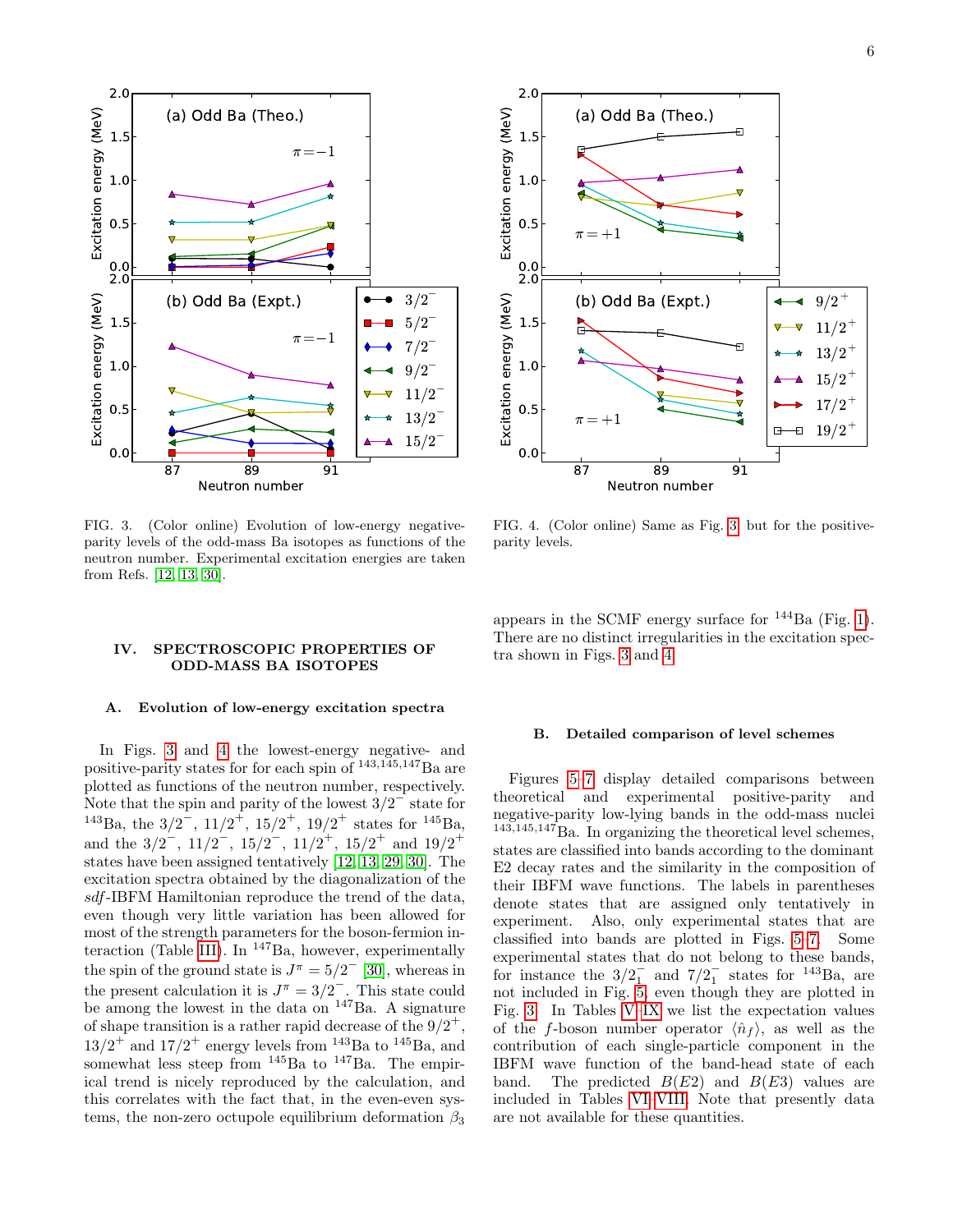

<span id="page-6-0"></span>FIG. 5. (Color online) Detailed comparison of the calculated and experimental low-energy positive- and negative-parity spectra of  $143$ Ba. Those theoretical energy levels that are made of one f-boson configuration are drawn in bold and in color blue. Data are taken from Ref. [\[13\]](#page-9-12).

For the even-even core nucleus <sup>142</sup>Ba the SCMF  $(\beta_2, \beta_3)$  deformation energy surface exhibits an equilibrium minimum at axial quadrupole deformation  $\beta_2 \approx$ 0.14 and octupole deformation  $\beta_3 = 0$ , and the corresponding spectra display negative-parity states at relatively high excitation energies compared to  $^{144,146}$ Ba. Hence, octupole deformation is expected to play a rather minor role in the odd-mass system  $143Ba$ . Experimentally four bands, two of positive- and two negative-parity each, have been established in <sup>143</sup>Ba [\[12\]](#page-9-11). The predicted level scheme shown in Fig. [5](#page-6-0) reproduces nicely the lowest negative-parity ground-state band built on the  $5/2^-$ 1 state, as well as the energy of the  $15/2<sub>1</sub><sup>+</sup>$  state, which is the lowest positive-party state in experiment.

As shown in Table [V,](#page-6-1) the present calculation does not predict the presence of octupole states (i.e., states that contain one or more  $f$  bosons in their wave functions) in the vicinity of the ground state in  $143$ Ba: all the negativeparity bands shown in Fig. [5](#page-6-0) are composed mainly of the odd neutron in the  $pfh$  orbitals coupled to the sdboson space. On the other hand, the band built on the  $11/2<sub>1</sub><sup>+</sup>$  state is predicted to contain predominantly states with one f-boson, and similar for the  $9/2<sub>1</sub><sup>+</sup>$  band. From Table [IV](#page-6-2) one notices several significant  $B(E3)$  transition probabilities from the bands based on the  $J^{\pi} = 9/2_1^+$ and  $11/2<sub>1</sub><sup>+</sup>$  states to the low-lying decoupled negativeparity band, e.g.,  $B(E3; 15/2_1^+ \rightarrow 9/2_1^ \binom{1}{1} = 11$  W.u. and  $B(E3; 17/2<sub>1</sub><sup>+</sup> \rightarrow 11/2<sub>1</sub>$  $j_1^-$  = 13 W.u.

TABLE IV. Predicted  $B(E2)$  and  $B(E3)$  values (in Weisskopf units) for transitions among low-energy states of  $^{143}$ Ba.

<span id="page-6-2"></span>

| $\overline{B(E\lambda;J^\pi_i\to J^\pi_f)}$ | Theory $(W.u.)$ |
|---------------------------------------------|-----------------|
| $B(E2; 9/2^-_1 \rightarrow 5/2^-_1)$        | 16              |
| $B(E2; 11/2^-_1 \rightarrow 7/2^-_1)$       | 25              |
| $B(E2; 13/2^-_1 \rightarrow 9/2^-_1)$       | 35              |
| $B(E2; 13/2_1^+ \rightarrow 9/2_1^+)$       | 21              |
| $B(E2; 15/2^+_1 \rightarrow 11/2^+_1)$      | 31              |
| $B(E2; 11/2^+_2 \rightarrow 7/2^+_1)$       | 4.2             |
| $B(E3;11/2^+_1\rightarrow 5/2^-_1)$         | 5.5             |
| $B(E3;15/2^+_1\rightarrow 9/2^-_1)$         | 11              |
| $B(E3; 13/2^+_1 \rightarrow 7/2^-_1)$       | 8.4             |
| $B(E3; 17/2^+_1 \rightarrow 11/2^-_1)$      | 13              |
|                                             |                 |

<span id="page-6-1"></span>TABLE V. Expectation value of the f-boson number operator  $\langle \hat{n}_f \rangle$ , and squares of the amplitudes (in percentage) of each spherical single-particle configuration in the IBFM wave functions of band-head states in  $^{143}$ Ba (cf. Fig. [5.](#page-6-0))

| $J^{\pi}$                 |                 |                |                |                             |                             |    | $\langle \hat{n}_f \rangle$ 3 $p_{1/2}$ 3 $p_{3/2}$ 2 $f_{5/2}$ 2 $f_{7/2}$ 1 $h_{9/2}$ 1 $i_{13/2}$ |
|---------------------------|-----------------|----------------|----------------|-----------------------------|-----------------------------|----|------------------------------------------------------------------------------------------------------|
|                           | $5/2^-$ 0.000   | $\overline{0}$ | $\overline{0}$ | 4                           | $\overline{4}$              | 92 |                                                                                                      |
|                           | $7/2^-$ 0.000   | $\overline{0}$ | $\theta$       | $\mathcal{D}_{\mathcal{L}}$ | 5                           | 93 | 0                                                                                                    |
|                           | $3/2^-$ 0.000   | $\theta$       | 9              | $\Omega$                    | 78                          | 13 | 0                                                                                                    |
|                           | $7/2^-$ 0.001   | $\theta$       | 9              | $\Omega$                    | 80                          | 11 | 0                                                                                                    |
| $11/2$ <sup>+</sup> 1.000 |                 | $\theta$       | $\Omega$       | 2                           | $\mathcal{D}_{\mathcal{L}}$ | 96 | 0                                                                                                    |
|                           | $9/2^+_1$ 1.000 | 0              | $\Omega$       | 2                           | 3                           | 95 |                                                                                                      |



<span id="page-6-3"></span>FIG. 6. (Color online) Same as in the caption to Fig. [5,](#page-6-0) but for the nucleus  $145$ Ba. Experimental excitation energies are from Ref. [\[13\]](#page-9-12).

### 2.  $145 Ba$

More experimental information is available on the isotope <sup>145</sup>Ba and, as discussed in Sec. [III,](#page-3-0) since the corresponding even-even boson core nucleus <sup>144</sup>Ba exhibits an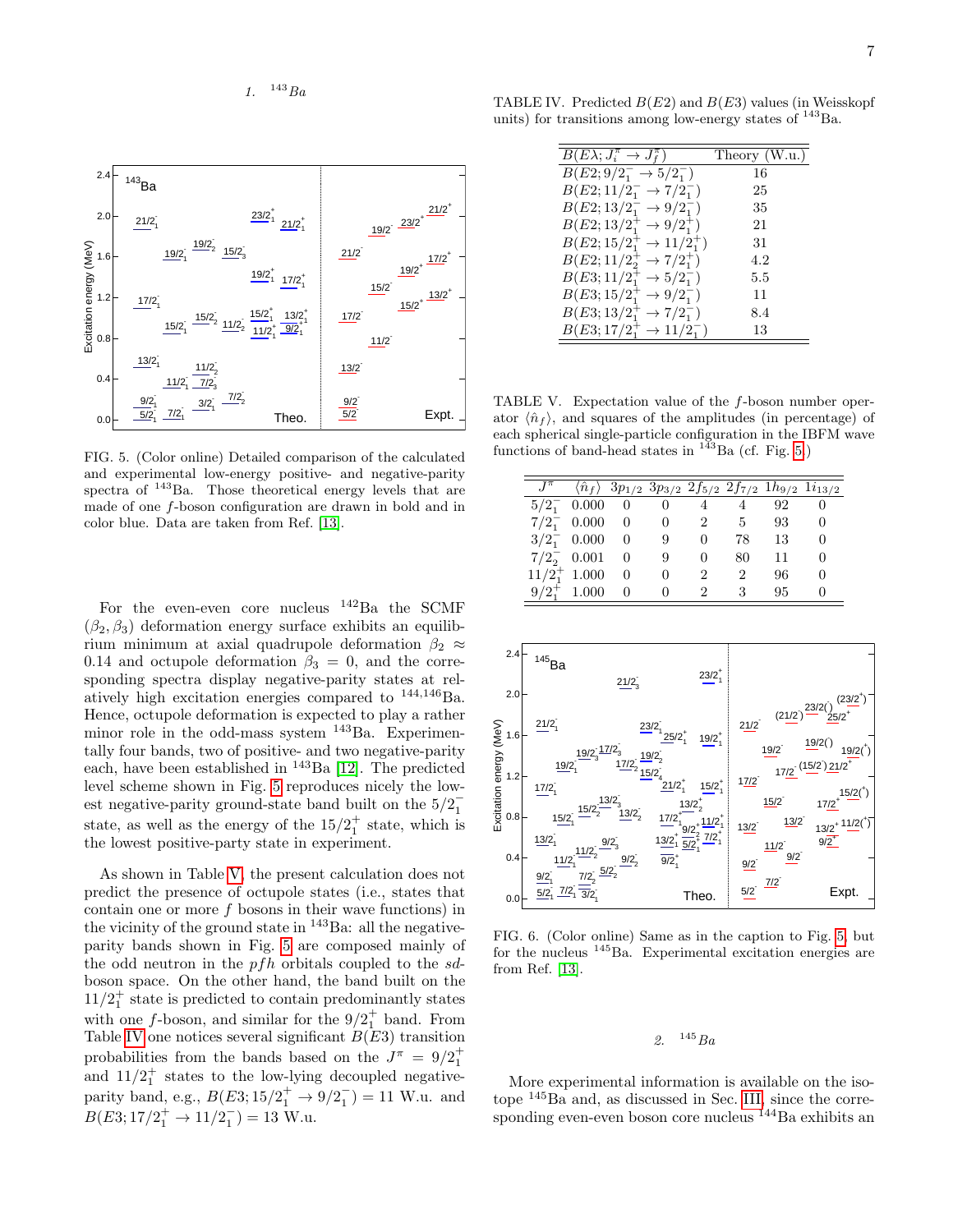octupole-soft potential at the SCMF level (cf. Fig. [1\)](#page-4-0), we also expect that octupole correlations play a more important role in the low-energy spectra of this nucleus. The calculated excitation spectrum is compared to the corresponding experimental bands in Fig. [6.](#page-6-3) As shown in Table [VII,](#page-7-2) the lowest two negative-parity bands in <sup>145</sup>Ba are built on the  $5/2^ \frac{1}{1}$  and  $7/2^{2}_{1}$  $\frac{1}{1}$  states that are characterized by the coupling of the unpaired neutron in the  $1h_{9/2}$ single-particle orbital to the sd boson space. The lowest positive-parity state  $9/2_1^+$  is described by the coupling of the  $1i_{13/2}$  orbital to sd-boson states.

From Table [VII](#page-7-2) it follows that the theoretical negativeparity band built on the  $15/2<sub>4</sub>^ \frac{1}{4}$  state (calculated at 1167) keV) is dominated by the coupling of the  $1i_{13/2}$  singleparticle orbital to states with one  $f$ -boson. Theoretically the  $15/2<sub>4</sub>^ \frac{1}{4}$  state appears to be an octupole state and is located close to the experimental  $15/2$ <sup> $-$ </sup> state found at 1226 keV [\[13\]](#page-9-12). Moreover, rather strong E3 transitions from the  $J^{\pi} = 15/2_4^ \frac{1}{4}$  band to the corresponding low-lying positive-parity bands are predicted: for instance  $B(E3; 15/2_4^- \rightarrow 9/2_1^+) = 25$  and  $B(E3; 19/2_2^- \rightarrow$  $13/2_1^+$  = 31 (in W.u), comparable to the  $B(E3;3_1^- \rightarrow$  $0<sub>1</sub><sup>+</sup>$ ) value of 23 W.u. in the corresponding even-even core nucleus <sup>144</sup>Ba (see, Fig. [2\)](#page-4-1). However, to verify model predictions, experimental information on the  $B(E2)$  and  $B(E3)$  values is needed.

For positive parity, the theoretical band built on the  $7/2_1^+$  in <sup>145</sup>Ba corresponds to the coupling of the  $1h_{9/2}$ single-neutron configuration to states with one  $f$ -boson (cf. Table [VII\)](#page-7-2). The theoretical  $11/2_1^+$  level, calculated at 705 keV, can be compared with the experimental  $11/2^+$  state at 670 keV [\[13\]](#page-9-12), which has been suggested as a candidate for an octupole state. Nonnegligible E3 transition strength from the  $7/2<sub>1</sub><sup>+</sup>$  band to the negative-parity ground-state band is predicted in the present calculation:  $B(E3; 11/2_1^+ \rightarrow 5/2_1^-) = 4.7$  and  $B(E3; 15/2_1^+ \rightarrow 9/2_1^-) = 15 \text{ (in W.u)}.$ 

# 3.  $147 Ba$

From the SCMF  $(\beta_2, \beta_3)$  deformation energy surfaces of  $144Ba$  and  $146Ba$  (cf. Fig. [1\)](#page-4-0) one expects rather similar low-energy excitation spectra in their odd-N neighbours <sup>145</sup>Ba and <sup>147</sup>Ba, respectively. This is, to a certain extent, observed in the experimental spectra [\[30\]](#page-10-11), even though the bands of <sup>147</sup>Ba appear more compressed, as seen when comparing the data in Figs. [6](#page-6-3) and [7.](#page-7-0) The ground-state spin  $5/2$ <sup>-</sup> has been identified for <sup>147</sup>Ba, just as in the  $143,145$ Ba neighbours [\[30\]](#page-10-11). This is, however, at variance within the present calculation, which predicts  $3/2$ <sup> $-$ </sup> for the ground state. In fact, it is possible to reproduce the ground state spin of  $J = 5/2^-$  by playing with the parameters. In that case, however, one would have to choose an unrealistic value for the boson-fermion interaction strength, for instance, negative value for  $\Gamma_0^{(sd)}$ . The wrong sign implies that the single-particle energies and/or occupation probabilities used in the present cal-

TABLE VI. Same as in the caption to Table [IV,](#page-6-2) but for the  $\rm ^{145}Ba$  nucleus.

<span id="page-7-1"></span>

| $B(E\lambda; J_i^{\pi} \to J_f^{\pi})$          | Theory $(W.u.)$ |
|-------------------------------------------------|-----------------|
| $B(E2; 7/2^-_1 \rightarrow 5/2^-_1)$            | 23              |
| $B(E2; 9/2^-_1 \rightarrow 5/2^-_1)$            | 10              |
| $B(E2; 11/2^-_1 \rightarrow 7/2^-_1)$           | 23              |
| $B(E2; 13/2^-_1 \rightarrow 9/2^-_1)$           | 38              |
| $B(E2; 11/2^+_1 \rightarrow 7/2^+_1)$           | 21              |
| $B(E2; 13/2^+_1 \rightarrow 9/2^+_1)$           | 75              |
| $B(E2; 15/2^+_1 \rightarrow 11/2^+_1)$          | 43              |
| $B(E2; 17/2^+_1 \rightarrow 13/2^+_1)$          | 78              |
| $B(E3;11/2^+_1\rightarrow 5/2^-_1)$             | 4.7             |
| $B(E3; 15/2^+_1 \rightarrow 9/2^-_1)$           | 15              |
| $B(E3; 13/2^+_1 \rightarrow 7/2^-_1)$           | 0.028           |
| $B(E3; 17/2^+_1 \rightarrow 11/2^-_1)$          | 0.59            |
| $\rightarrow 9/2^{+}_{1})$<br>$B(E3;15/21^{-})$ | 0.00014         |
| $B(E3;15/2^-_2\rightarrow 9/2^+_1)$             | 0.00078         |
| $B(E3; 15/2^-_4 \rightarrow 9/2^+_1)$           | 25              |
| $B(E3; 19/2^-_2 \rightarrow 13/2^+_1)$          | 31              |

TABLE VII. Same as in the caption to Table [V,](#page-6-1) but for  $145Ba$ .

<span id="page-7-2"></span>

| $T^{\pi}$      | $\langle \hat{n}_{f} \rangle$ |          |    |   |    | $3p_{1/2}$ $3p_{3/2}$ $2f_{5/2}$ $2f_{7/2}$ $1h_{9/2}$ $1i_{13/2}$ |     |
|----------------|-------------------------------|----------|----|---|----|--------------------------------------------------------------------|-----|
| $5/2^-$        | 0.000                         | 0        | 0  | 5 | 3  | 92                                                                 | 0   |
| $7/2^{-}_{1}$  | 0.000                         | 0        | 0  |   | 4  | 95                                                                 | 0   |
| $3/2^{-}_{1}$  | 0.005                         | 3        | 17 |   | 67 | 11                                                                 | 0   |
| $5/2^{-}_{2}$  | 0.002                         | 1        | 9  |   | 70 | 20                                                                 | 0   |
| $9/2^{-}_{2}$  | 0.000                         | 0        | 1  | 2 | 8  | 89                                                                 | 0   |
| $15/2^{-}_{4}$ | 0.998                         | 0        | 0  | 0 | 0  | 0                                                                  | 100 |
| 9/2.           | 0.000                         | 0        | 0  |   | 0  | 0                                                                  | 100 |
| 5/2            | 0.005                         | 0        | 0  |   | 0  | 0                                                                  | 99  |
|                | 1.000                         | $\Omega$ |    |   |    | 95                                                                 | 0   |



<span id="page-7-0"></span>FIG. 7. (Color online) Same as in the caption to Fig. [5,](#page-6-0) but for <sup>147</sup>Ba and with data from Ref. [\[30\]](#page-10-11).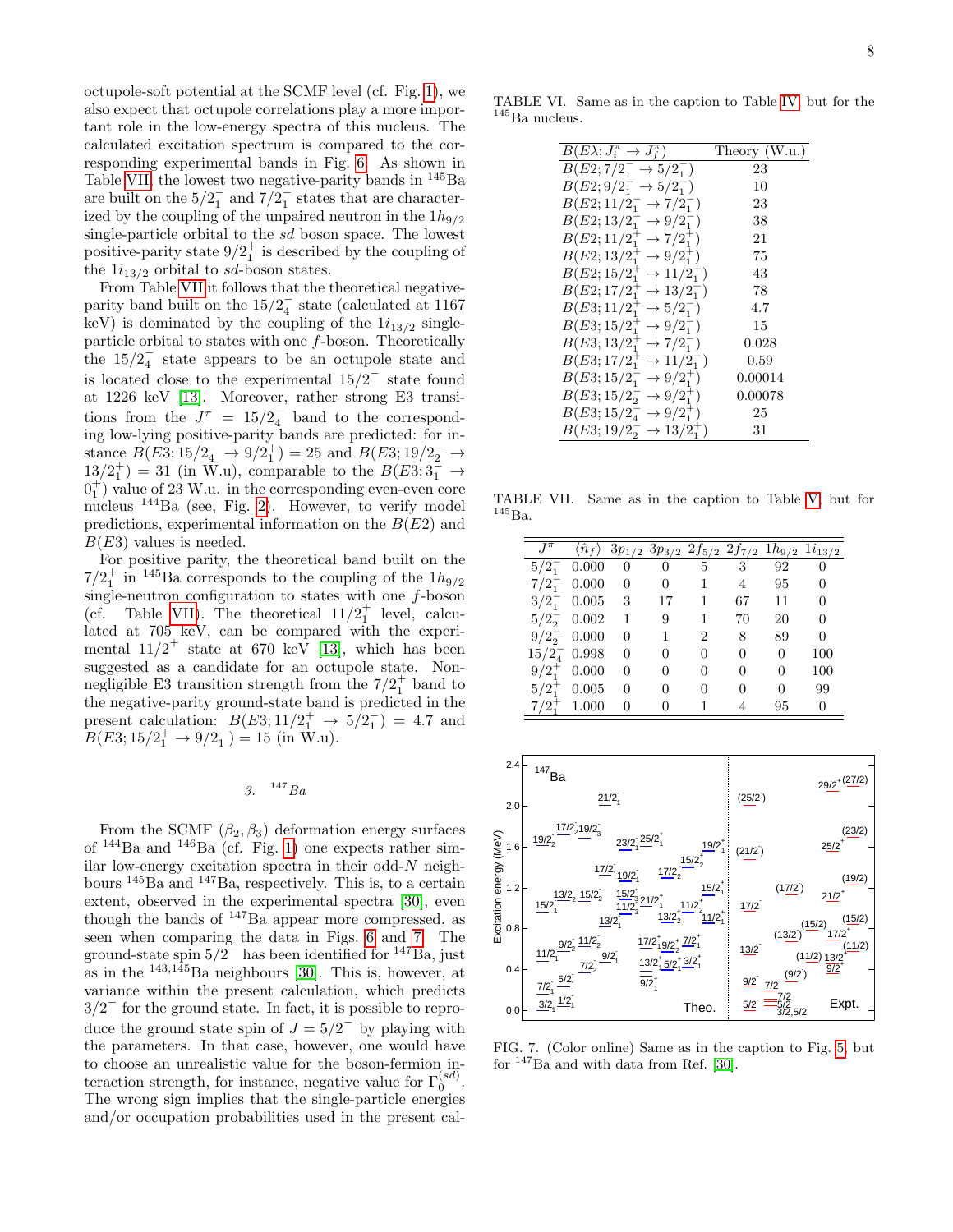culation are not necessarily optimal. We then checked that decreasing the occupation probability for the  $1h_{9/2}$ orbital, for instance, by 25 %, allowed to reproduce the correct level ordering of the ground state, but such an adjustment is not justified within the present framework and is beyond the scope of this paper. Nevertheless, one notices in Fig. [7](#page-7-0) that a low-lying  $J = 3/2$  level could be also present in experiment [\[30\]](#page-10-11), i.e., among a set of levels close to the  $J^{\pi} = 5/2^{-}$  ground state, even though its spin and parity have not been firmly established. Table [IX](#page-8-1) also shows that the structure of the IBFM wave functions of the lowest-lying states in  $147$ Ba is different from those for <sup>143,145</sup>Ba: they are dominated by the  $1h_{9/2}$ configuration in  $^{143,145}$ Ba, whereas in  $^{147}$ Ba low-energy negative parity states are characterized by the mixing of the  $3p_{1/2,3/2}2f_{5/2,7/2}$  single-particle configurations.

One also notices from Table [IX](#page-8-1) that states in the lowest two bands, built on the  $3/2<sub>1</sub><sup>-</sup>$ </sup>  $_1^-$  and  $1/2_1^ \frac{1}{1}$ , do not contain f-boson components in their wave functions. The negative-parity bands built on the  $7/2$ <sup>-1</sup>  $_2^-$  and  $9/2_1^ \frac{1}{1}$  states predominantly correspond to the  $1h_{9/2}$  configuration coupled with the sd-boson space, and again there is no octupole f-boson component in these bands. The calculation predicts the lowest negative-parity octupole band to be the one built on the  $11/2$ <sup>-1</sup>  $\frac{1}{3}$  state, and this band is connected by rather strong E3 transition to the ground state band, e.g.,  $B(E3; 15/2<sub>3</sub><sup>-</sup> \to 9/2<sub>1</sub><sup>+</sup>) = 29$  W.u. The experimental band built on the  $11/2$  state at 573 keV (with tentative assignment of positive parity) has been identified as a possible octupole structure [\[30\]](#page-10-11). This band can be compared to the theoretical sequence with the  $11/2_1^+$ band-head at excitation energy 855 keV, dominated by the  $1h_{9/2}$  single-particle orbital coupled to the *sdf*-boson space.

TABLE VIII. Same as in the caption to Table [IV,](#page-6-2) but for the <sup>147</sup>Ba nucleus.

<span id="page-8-2"></span>

| $B(E\lambda; J_i^{\pi} \to J_f^{\pi})$ | Theory (W.u.) |
|----------------------------------------|---------------|
| $B(E2; 7/2^-_1 \rightarrow 5/2^-_1)$   | 13            |
| $B(E2; 9/2^-_1 \rightarrow 5/2^-_1)$   | 0.89          |
| $B(E2; 9/2^-_2 \rightarrow 5/2^-_1)$   | 104           |
| $B(E2;11/2_2^- \rightarrow 7/2_2^-)$   | 24            |
| $B(E2; 13/2^-_1 \rightarrow 9/2^-_1)$  | 44            |
| $B(E2; 11/2^+_1 \rightarrow 7/2^+_1)$  | 0.17          |
| $B(E2; 13/2_1^+ \rightarrow 9/2_1^+)$  | 92            |
| $B(E2; 15/2^+_1 \rightarrow 11/2^+_1)$ | 48            |
| $B(E2; 17/2^+_1 \rightarrow 13/2^+_1)$ | 97            |
| $B(E3;11/2^+_1\rightarrow 5/2^-_1)$    | 0.037         |
| $B(E3;11/2^+_2\rightarrow 5/2^-_1)$    | 25            |
| $B(E3;15/2_1^+\rightarrow 9/2_1^-)$    | 15            |
| $B(E3; 15/2_3^- \rightarrow 9/2_1^+)$  | 29            |
| $B(E3; 19/2^-_1 \rightarrow 13/2^+_1)$ | 38            |

TABLE IX. Same as in the caption to Table [V,](#page-6-1) but for <sup>147</sup>Ba.

<span id="page-8-1"></span>

| $\bar{J}^{\overline{\pi}}$ | $\langle n_f \rangle$     |                |    |    |                |    | $3p_{1/2}$ $3p_{3/2}$ $2f_{5/2}$ $2f_{7/2}$ $1h_{9/2}$ $1i_{13/2}$ |
|----------------------------|---------------------------|----------------|----|----|----------------|----|--------------------------------------------------------------------|
| $3/2^{-}$                  | 0.002                     | 14             | 38 | 9  | 39             | 0  | 0                                                                  |
| $1/2^{-}_{1}$              | 0.000                     | 20             | 35 | 17 | 28             | 0  | 0                                                                  |
|                            | $7/2$ <sub>2</sub> 0.000  | $\overline{0}$ | 0  | 0  | $\overline{2}$ | 98 | 0                                                                  |
| $9/2^{-}_{1}$              | $0.000\,$                 | $\theta$       | 0  | 1  | $\overline{2}$ | 97 | 0                                                                  |
|                            | $11/2$ <sub>2</sub> 0.996 | $\Omega$       | 0  | 0  | 0              | 0  | 100                                                                |
| $9/2^+$                    | 0.002                     | $\Omega$       | 0  | 0  | 0              | 0  | 100                                                                |
|                            | $5/2^+_1$ 0.950           | 10             | 31 | 8  | 45             | 0  | 6                                                                  |
| $3/2^+$                    | 0.999                     | 14             | 33 | 15 | 35             | 3  | 0                                                                  |
|                            | 1.000                     | $\Omega$       | 0  | 1  | 2              | 97 | 0                                                                  |

### <span id="page-8-0"></span>V. CONCLUSIONS

The role of octupole correlations and the relevant spectroscopic properties of neutron-rich odd-mass Ba isotopes have been analyzed in a theoretical framework based on nuclear density functional theory and the particle-core coupling scheme. In the particular method employed in the present study, the interacting-boson Hamiltonian that describes the even-even core nucleus, as well as the single-particle energies and occupation probabilities of an unpaired nucleon, are completely determined by constrained SCMF calculations for a given choice of the energy density functional and pairing interaction. Only the coupling constants for the boson-fermion interaction are adjusted to selected spectroscopic data for the low-lying states in the odd-mass systems.

In this work the sdf-IBFM framework has been implemented: the boson-core Hamiltonian involves both quadrupole and octupole boson degrees of freedom and is constructed fully microscopically by mapping the axiallysymmetric  $(\beta_2, \beta_3)$  deformation energy surface obtained by a constrained relativistic Hartree-Bogoliubov SCMF calculation onto the expectation value of the Hamiltonian in the sdf-boson condensate state. In the odd-mass Ba nuclei considered here the role of octupole deformation is not very important for the lowest levels near the ground state, and the adjustment of the boson-fermion strength parameters is relatively straightforward, even though there are many terms in the corresponding Hamiltonian Eq. [\(6\)](#page-2-2).

The SCMF  $(\beta_2, \beta_3)$  deformation energy surfaces for the even-even Ba nuclei exhibit a transition from a weakly deformed quadrupole shape of <sup>142</sup>Ba to moderately quadrupole and octupole deformed shapes of <sup>144,146</sup>Ba, characterized by  $\beta_3$ -soft potentials. The resulting sdf IBM energy spectra display a signature of octupole collectivity in the pronounced E3 transitions between the low-lying negative-parity band and the groundstate band, in agreement with recent spectroscopic data [\[5,](#page-9-4) [6\]](#page-9-5). The sdf-IBFM reproduces the experimental lowenergy excitation spectra in the considered odd-mass Ba isotopes fairly well. In particular, the present calcula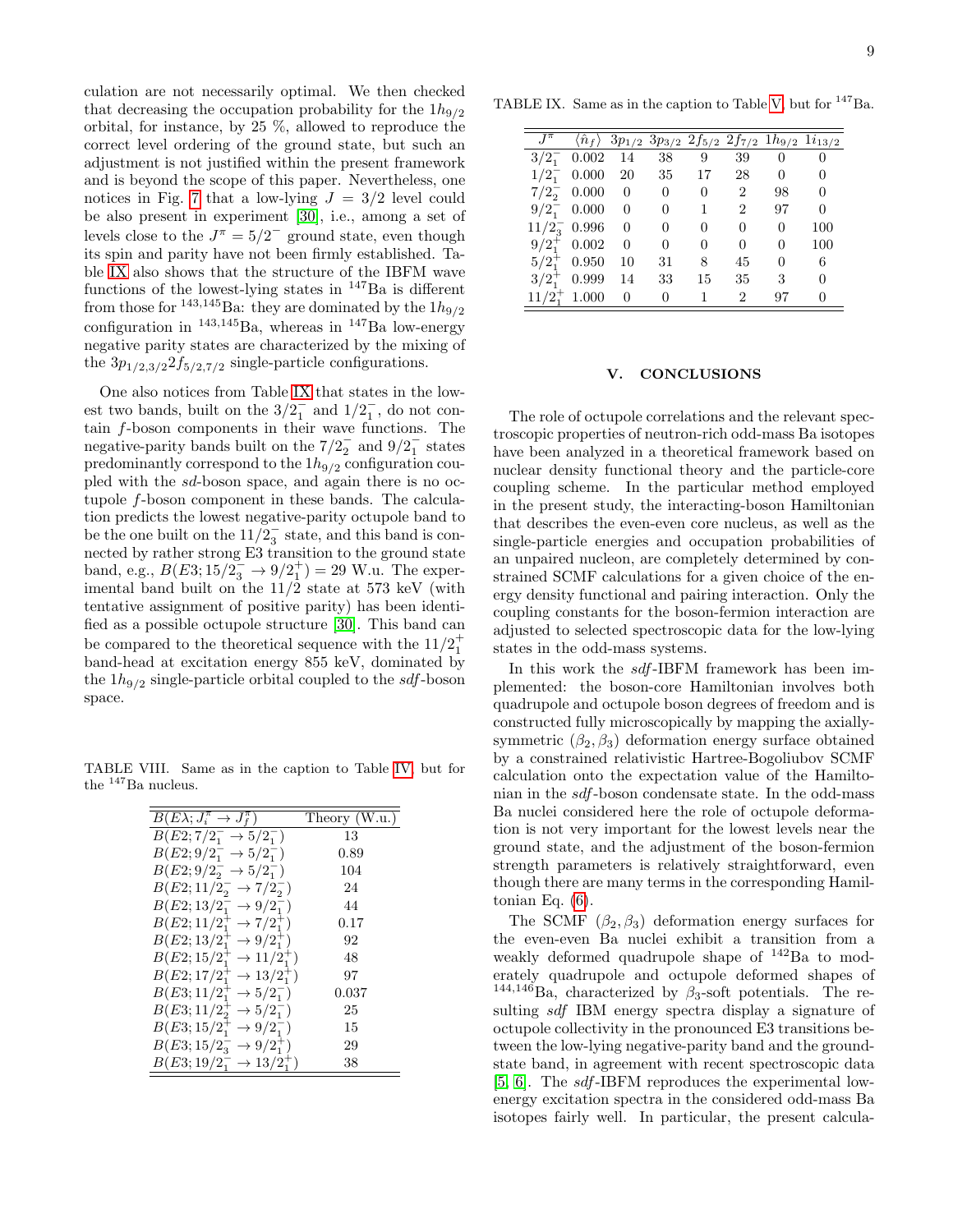tion indicates that octupole correlations are not present in the lowest states of  $143,145,147$ Ba nuclei: most of their low-lying positive- and negative-parity yrast bands are predominantly formed by coupling the odd-neutron orbitals to the sd boson space. Octupole states have been identified at somewhat higher excitation energy – e.g., in <sup>145</sup>Ba the bands built on the  $15/2<sub>4</sub>^ \frac{1}{4}$  and  $7/2^{\frac{1}{4}}$  states are characterized by the coupling of the odd-neutron to the  $sd + f$  boson space, and exhibit pronounced E3 transitions to the ground state band. These results, especially for <sup>145</sup>,147Ba, are consistent with the conclusion of recent experimental studies [\[13,](#page-9-12) [30\]](#page-10-11).

A particularly interesting case for a follow-up study are spectroscopic properties of actinide nuclei, e.g.,  $^{224,225}$ Ra, where signatures of stable octupole shapes have been suggested and identified experimentally, such as parity doublets, pronounced electric dipole and octupole transitions. The low-energy states of these actinide nuclei are much richer in structure compared to the present case, as octupole correlations are expected to be as promi-

- <span id="page-9-0"></span>[1] P. A. Butler and W. Nazarewicz, [Rev. Mod. Phys.](http://dx.doi.org/10.1103/RevModPhys.68.349) 68, [349 \(1996\).](http://dx.doi.org/10.1103/RevModPhys.68.349)
- <span id="page-9-1"></span>[2] W. C. Haxton and E. M. Henley, [Phys. Rev. Lett.](http://dx.doi.org/10.1103/PhysRevLett.51.1937) 51, [1937 \(1983\).](http://dx.doi.org/10.1103/PhysRevLett.51.1937)
- <span id="page-9-2"></span>[3] J. Dobaczewski and J. Engel, [Phys. Rev. Lett.](http://dx.doi.org/10.1103/PhysRevLett.94.232502) 94, 232502 [\(2005\).](http://dx.doi.org/10.1103/PhysRevLett.94.232502)
- <span id="page-9-3"></span>[4] L. P. Gaffney, P. A. Butler, M. Scheck, A. B. Hayes, F. Wenander, M. Albers, B. Bastin, C. Bauer, A. Blazhev, S. Bönig, N. Bree, J. Cederkäll, T. Chupp, D. Cline, T. E. Cocolios, T. Davinson, H. D. Witte, J. Diriken, T. Grahn, A. Herzan, M. Huyse, D. G. Jenkins, D. T. Joss, N. Kesteloot, J. Konki, M. Kowalczyk, T. Krll, E. Kwan, R. Lutter, K. Moschner, P. Napiorkowski, J. Pakarinen, M. Pfeiffer, D. Radeck, P. Reiter, K. Reynders, S. V. Rigby, L. M. Robledo, M. Rudigier, S. Sambi, M. Seidlitz, B. Siebeck, T. Stora, P. Thoele, P. V. Duppen, M. J. Vermeulen, M. von Schmid, D. Voulot, N. Warr, K. Wimmer, K. Wrzosek-Lipska, C. Y. Wu, and M. Zielinska, [Nature \(London\)](http://dx.doi.org/10.1038/nature12073) 497, 199 [\(2013\).](http://dx.doi.org/10.1038/nature12073)
- <span id="page-9-4"></span>[5] B. Bucher, S. Zhu, C. Y. Wu, R. V. F. Janssens, D. Cline, A. B. Hayes, M. Albers, A. D. Ayangeakaa, P. A. Butler, C. M. Campbell, M. P. Carpenter, C. J. Chiara, J. A. Clark, H. L. Crawford, M. Cromaz, H. M. David, C. Dickerson, E. T. Gregor, J. Harker, C. R. Hoffman, B. P. Kay, F. G. Kondev, A. Korichi, T. Lauritsen, A. O. Macchiavelli, R. C. Pardo, A. Richard, M. A. Riley, G. Savard, M. Scheck, D. Seweryniak, M. K. Smith, R. Vondrasek, and A. Wiens, [Phys. Rev. Lett.](http://dx.doi.org/10.1103/PhysRevLett.116.112503) 116, 112503 (2016).
- <span id="page-9-5"></span>[6] B. Bucher, S. Zhu, C. Y. Wu, R. V. F. Janssens, R. N. Bernard, L. M. Robledo, T. R. Rodríguez, D. Cline, A. B. Hayes, A. D. Ayangeakaa, M. Q. Buckner, C. M. Campbell, M. P. Carpenter, J. A. Clark, H. L. Crawford, H. M. David, C. Dickerson, J. Harker, C. R. Hoffman, B. P. Kay, F. G. Kondev, T. Lauritsen, A. O. Macchiavelli, R. C. Pardo, G. Savard, D. Seweryniak, and R. Vondrasek, [Phys. Rev. Lett.](http://dx.doi.org/10.1103/PhysRevLett.118.152504) 118, 152504 (2017).

nent as the quadrupole ones. A quantitative analysis of quadrupole and octupole degrees of freedom in odd-mass nuclei in this region certainly presents a challenging application of the method introduced in the present work.

#### ACKNOWLEDGMENTS

Part of this work has been completed during the visit of K.N. to the Institut für Kernphysik (IKP), University of Cologne. He acknowledges IKP Cologne and Jan Jolie for their kind hospitality and financial support. This work was supported in part by the Croatian Science Foundation – project "Structure and Dynamics of Exotic Femtosystems" (IP-2014-09-9159) and the QuantiXLie Centre of Excellence, a project co-financed by the Croatian Government and European Union through the European Regional Development Fund - the Competitiveness and Cohesion Operational Programme (KK.01.1.1.01).

- <span id="page-9-6"></span>[7] R. H. Parker, M. R. Dietrich, M. R. Kalita, N. D. Lemke, K. G. Bailey, M. Bishof, J. P. Greene, R. J. Holt, W. Korsch, Z.-T. Lu, P. Mueller, T. P. O'Connor, and J. T. Singh, [Phys. Rev. Lett.](http://dx.doi.org/10.1103/PhysRevLett.114.233002) 114, 233002 (2015).
- <span id="page-9-7"></span>[8] W. C. Griffith, M. D. Swallows, T. H. Loftus, M. V. Romalis, B. R. Heckel, and E. N. Fortson, [Phys. Rev.](http://dx.doi.org/10.1103/PhysRevLett.102.101601) Lett. **102**[, 101601 \(2009\).](http://dx.doi.org/10.1103/PhysRevLett.102.101601)
- <span id="page-9-8"></span>[9] K. Nomura, T. Nikšić, and D. Vretenar, Phys. Rev. C 93, 054305 (2016).
- <span id="page-9-9"></span>[10] F. Iachello and A. Arima, The interacting boson model (Cambridge University Press, Cambridge, 1987).
- <span id="page-9-10"></span>[11] F. Iachello and P. Van Isacker, The interacting bosonfermion model (Cambridge University Press, Cambridge, 1991).
- <span id="page-9-11"></span>[12] S. J. Zhu, J. H. Hamilton, A. V. Ramayya, E. F. Jones, J. K. Hwang, M. G. Wang, X. Q. Zhang, P. M. Gore, L. K. Peker, G. Drafta, B. R. S. Babu, W. C. Ma, G. L. Long, L. Y. Zhu, C. Y. Gan, L. M. Yang, M. Sakhaee, M. Li, J. K. Deng, T. N. Ginter, C. J. Beyer, J. Kormicki, J. D. Cole, R. Aryaeinejad, M. W. Drigert, J. O. Rasmussen, S. Asztalos, I. Y. Lee, A. O. Macchiavelli, S. Y. Chu, K. E. Gregorich, M. F. Mohar, G. M. Ter-Akopian, A. V. Daniel, Y. T. Oganessian, R. Donangelo, M. A. Stoyer, R. W. Lougheed, K. J. Moody, J. F. Wild, S. G. Prussin, J. Kliman, and H. C. Griffin, [Phys. Rev.](http://dx.doi.org/ 10.1103/PhysRevC.60.051304) C 60[, 051304 \(1999\).](http://dx.doi.org/ 10.1103/PhysRevC.60.051304)
- <span id="page-9-12"></span>[13] T. Rzaca-Urban, W. Urban, J. A. Pinston, G. S. Simpson, A. G. Smith, and I. Ahmad, [Phys. Rev. C](http://dx.doi.org/ 10.1103/PhysRevC.86.044324) 86, [044324 \(2012\).](http://dx.doi.org/ 10.1103/PhysRevC.86.044324)
- <span id="page-9-13"></span>[14] G. Leander, W. Nazarewicz, P. Olanders, I. Ragnarsson, and J. Dudek, [Physics Letters B](http://dx.doi.org/ https://doi.org/10.1016/0370-2693(85)90496-4) 152, 284 (1985).
- <span id="page-9-14"></span>[15] K. Nomura, D. Vretenar, and B.-N. Lu, [Phys. Rev. C](http://dx.doi.org/10.1103/PhysRevC.88.021303) 88[, 021303 \(2013\).](http://dx.doi.org/10.1103/PhysRevC.88.021303)
- <span id="page-9-15"></span>[16] K. Nomura, D. Vretenar, T. Nikšić, and B.-N. Lu, [Phys.](http://dx.doi.org/10.1103/PhysRevC.89.024312) Rev. C 89[, 024312 \(2014\).](http://dx.doi.org/10.1103/PhysRevC.89.024312)
- <span id="page-9-16"></span>[17] D.-S. Chuu, S. T. Hsieh, and H. C. Chiang, [Phys. Rev.](http://dx.doi.org/10.1103/PhysRevC.47.183) C 47[, 183 \(1993\).](http://dx.doi.org/10.1103/PhysRevC.47.183)